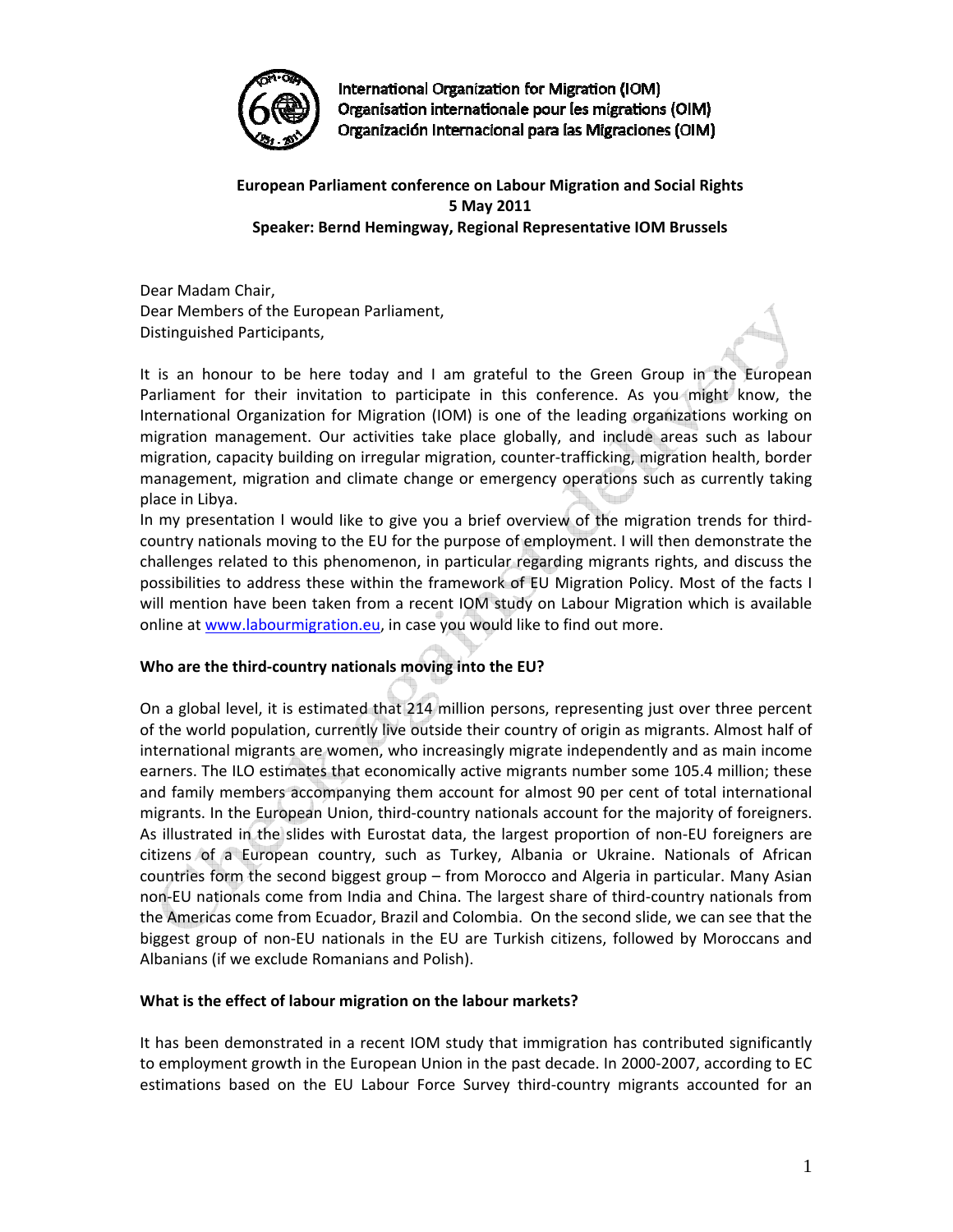employment increase of almost 3.7 million and around a quarter of the overall rise in employment.

Let me name two examples:

• From 1994 to 2004, Spain created more than six million jobs of which two million were occupied by migrants.

• In Portugal, in 2000‐2008 the increase in migrant employment could be linked to strong economic growth in sectors with the highest concentration of migrant workers, notably in construction, real estate, hotels and restaurants and private household services with a net creation of 317,500 jobs.

Concerning substantial negative effects on employment and wages, evidence from various studies suggests that in the long term migration does not have substantial negative effects on employment and wages. Migrants in fact contribute to the demand for goods and services that they consume and hence further increase demand for labour. Migrant labour can also decrease the costs of production and thereby lower the costs of goods and services in a competitive market.

IOM studies further found that there is a high degree of complementarity between the native and migrant workforce, as foreign workers are filling labour market shortages in sectors where native workers are not willing to work or are not qualified to perform the required task. This means that direct competition between migrants and natives is relatively small.

## **And what is the effect of the economic crisis?**

The economic crisis has had an impact on both immigration and emigration flows in Europe. Immigration levels have slowed while emigration has increased in some EU countries: this is the case in countries that experienced large inflows of labour migrants in the pre-crisis period. Nonetheless, declining net migration still remained positive in 2009 in many of the major migrant‐recruiting countries in the EU such as Spain, Italy and the UK. Employers did not stop recruiting migrant workers altogether. There is still demand, especially for skilled migrant labour in certain sectors such as health and education. We would like to stress that in areas where structural demands exist, the economic crisis had little effect on demand for labour.

## **Now which are the challenges related to this phenomenon?**

Challenges faced by third‐country nationals who migrate to the EU are related to irregularity, lower wages, overqualification and segmentation of the labour market.

Although reliable data is hard to find, possibly significant numbers of migrants are employed **irregularly**.

- In the UK, a recent analysis estimates that there were between 400,000 to 800,000 irregular migrants in the UK in 2007.
- In Germany, the range of estimates of the total number of irregular migrants who have entered the country for employment ranges from 100,000 up to 1 million persons. This represents around 0,25 to 2,5 per cent of the national labour force.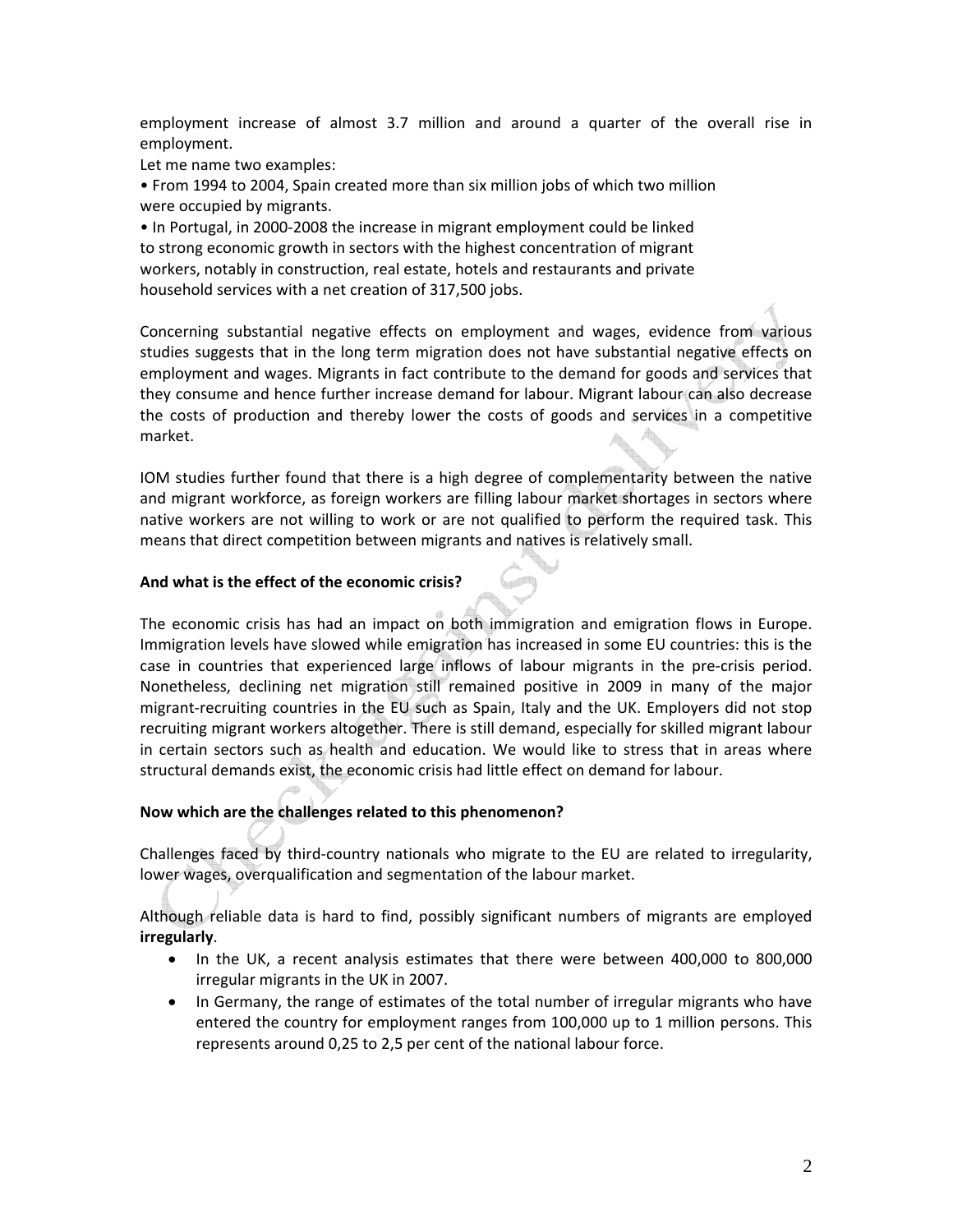Overall **earnings of migrants tend to be lower**, compared to the national average. Such discrepancies point to the different positions in the labour market occupied by natives and migrants even in the same sectors, but could also indicate discrimination in employment.

Findings show that regardless of the level of education, migrants are employed in low‐skilled sectors.

• In Greece, three quarters of migrants are working in four particular sectors (construction, manufacturing, private households, hotels and restaurants) regardless of educational attainment.

A clear trend in **segmentation of the labour market** has been observed in several countries, especially in Italy and Belgium. Across the EU, migrants tend to be concentrated in sectors such as agriculture, construction, manufacturing, healthcare, domestic work or hotels and restaurants.

**Segmentation by gender** is relevant for both natives and migrants, but is particularly pronounced in the case of migrant women who tend to be predominantly employed in services and domestic work. Ethnic and gender labour market segmentation leads to female migrants being disproportionately located in low‐paid, low‐status jobs, and experiencing the insecurities and instabilities of short-term employment contracts and informal types of work.

Regarding the conditions of employment, **migrant workers are likely to be at risk of falling into a "flexibility trap"** as they tend to fill labour market shortages (being flexible in the choice of the work), sometimes perform jobs below their qualification level (being flexible in the use of their skills) and in precarious working conditions (being flexible in the working conditions).

• In Spain, migrant workers are mainly hired on a temporary basis at almost a double rate (43.1% in 2009) in comparison with natives. The economic crisis has resulted in the fast destruction of temporary employment in 2008‐2009 thus particularly affecting third‐country nationals.

• In the Czech Republic the majority of foreign workers (69%) are employed in manual jobs that are highly unstable with a high level of time flexibility, low wages and low access to training and education. Manual workers are disadvantaged not only in comparison to non-manual foreign workers but also to national manual workers

Possibilities for migrants to come out of the "flexibility trap" depend on the national economic and social context and tend to increase with the length of residence.

• In Germany, the segmented structure of the German labour market together with industrial and social barriers prevent migrant mobility across sectors. Consequently, a disadvantaged group of migrants may remain disadvantaged and unable to break this cycle even over a long period of residence.

## **What can be done in the current context?**

The decline and ageing of the European population has contributed to a growing awareness of the need for immigration. Research shows that recent European population growth is mainly due to immigration. According to the UN, Europe's population would have shrunk by 4.4 million from 1995 to 2000 if it were not for the arrival of five million migrants during this period.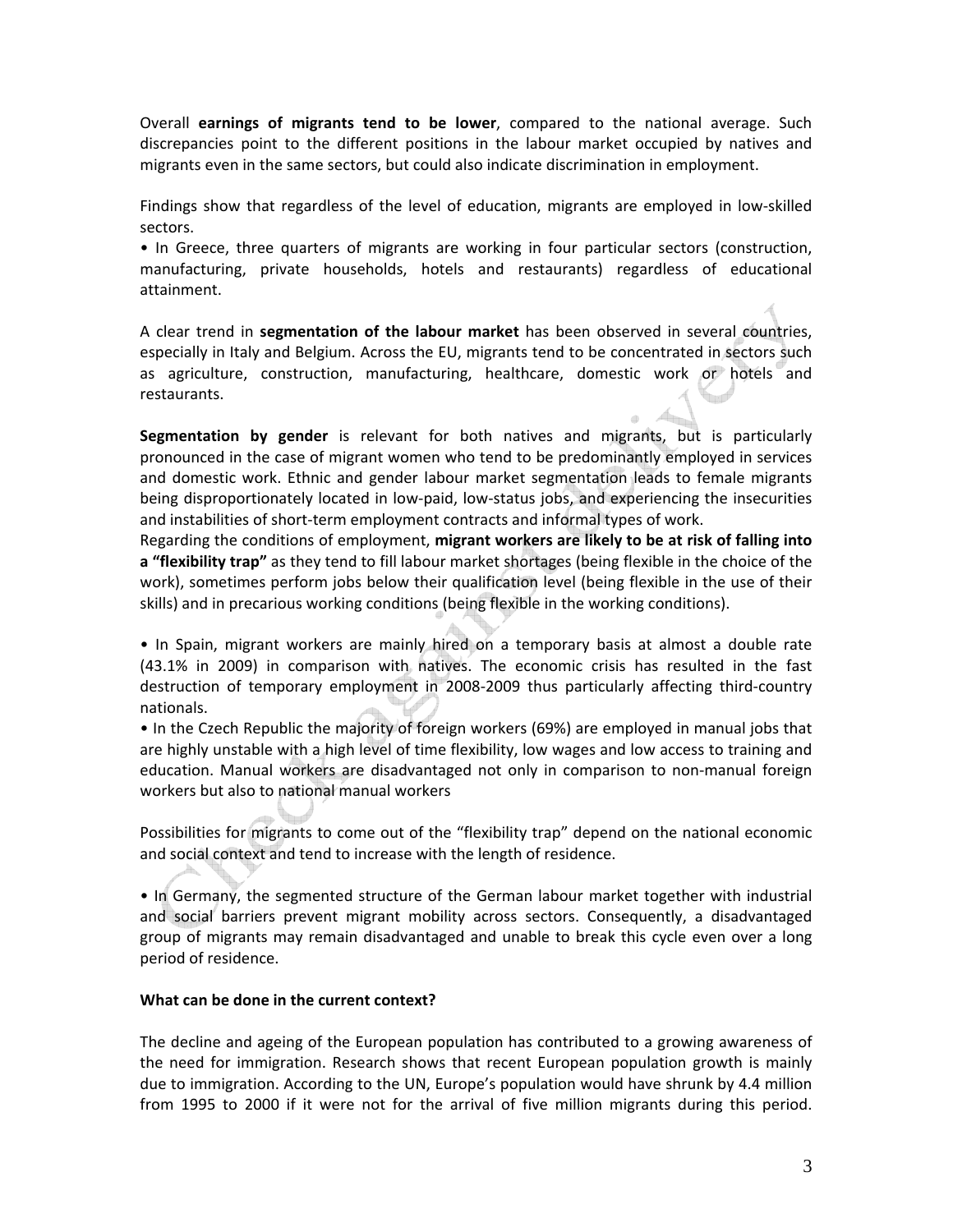Particular consideration should be given to the issue of the EU's ageing population; between 2006 and 2050, the number of EU citizens over 60 years of age will have increased by 52 per cent. This demographic factor, coupled with the foreseeable implications on the various social welfare systems, has provoked intense debate concerning immigration with EU institutions and EU Member States. In addition, factors such as labour shortages in particular sectors and globalization forces also call for increased legal migration. There is growing awareness that without migrants, Europe will not be able to maintain the same standard of living, and that attitudes towards legal migration must be adjusted. This has also been stressed by the Europe‐ 2020 strategy.

However, EU Member States are struggling to find a well-balanced and comprehensive approach that can serve such diverse objectives as attracting highly skilled migrants, preventing irregular migration and safeguarding the human rights of migrants. Discussion on the seasonal workers directive in the Council have shown again that not all Member States agree that labour migration policy should be discussed at the EU level.

At the same time, initiatives at the EU level under the Global Approach on Migration, such as mobility partnerships and circular migration schemes, count on the involvement of third countries. While the intended public goal of the mobility partnerships is to facilitate circular channels for labour mobility, they have been criticized for still being very much centered on the strengthening of border control policies and the return and expulsion of irregular migrants.

Within the current framework of EU migration policy, as resulted from the EU 'Policy Plan on Legal Migration' it is difficult to ensure fair treatment of migrant workers and to introduce a rights‐based approach. Indeed, the sectoral policy approach has led to a hierarchical and differentiated European legal regime on labour immigration which accords different rights, standards and conditions for entry and stay to different groups and countries of origin of third‐ country nationals.

Still, efforts continue and the next phase of EU immigration policy offers an opportunity to design a migration model which will place the worker and their socio‐economic fundamental rights at the heart of the debate. A key policy priority should be to fully embrace the role of migration in promoting the competitiveness of EU economies. The message that migrants are welcome in the EU should be given to third-country nationals.

**Secondly,** it is important that the EU adopts a strong position to respond to the use of anti‐ immigration policy agendas and discriminatory discourses by European leaders. The benefits of migration should be communicated to the public throughout the Member States.

**Thirdly,** cooperation with third countries should be sought in all three areas of the Global Approach. As stressed by the Stockholm Programme, the EU's Global Approach to Migration needs to find the right balance between provisions related to border control measures/expulsion of irregular migrants and policy priorities covering legal migration.

**Fourthly,** existing instruments on migration law can be promoted by the EU. The human rights of all those migrating are provided for by international migration law. We cannot forget that last year, we celebrated the 20th anniversary of a fundamental human rights treaty that is the International Convention on the Protection of the Rights of All Migrant Workers and Members of Their Families (ICRMW). We believe that ratification of the 1990 Convention is a very